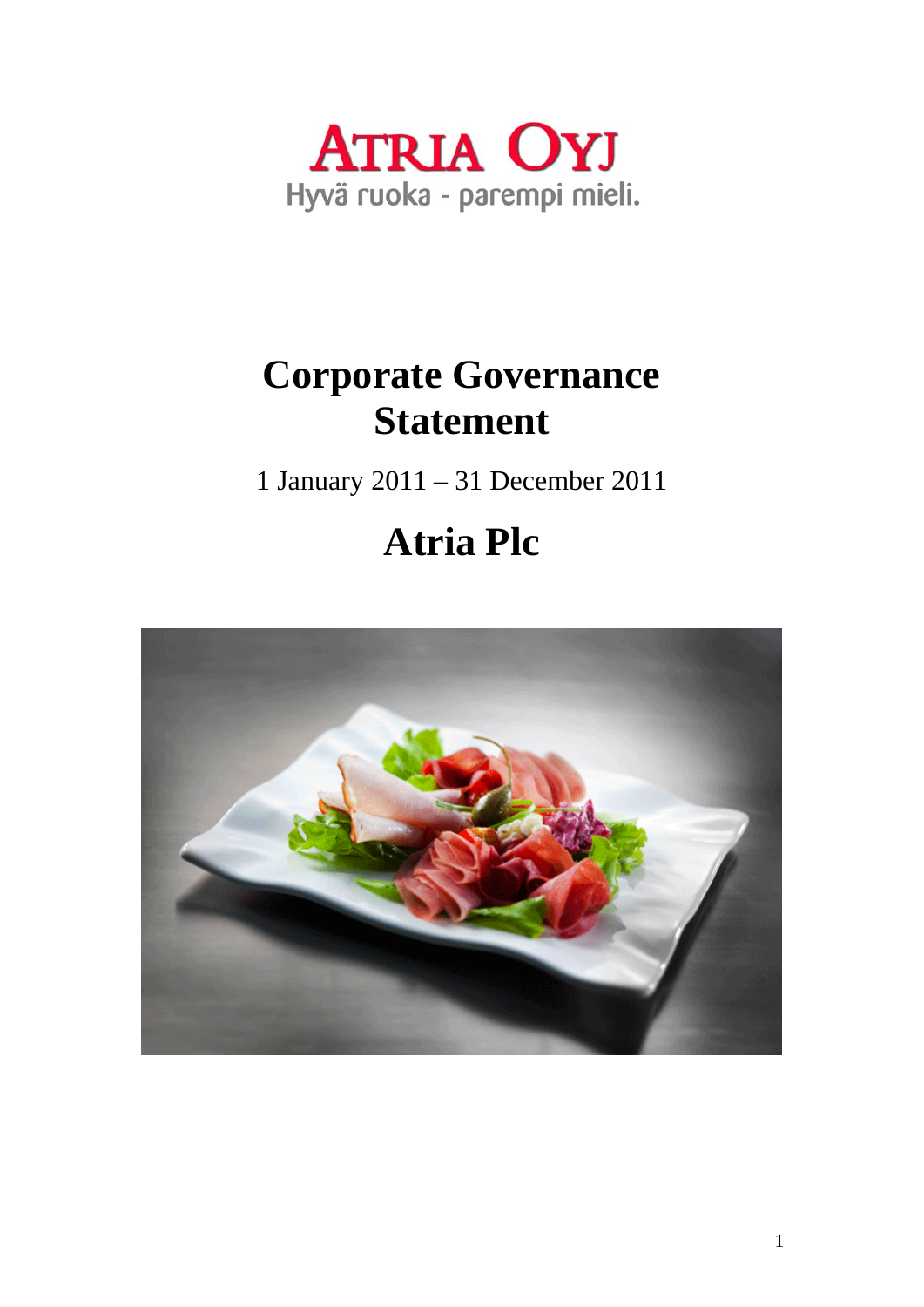| 2              |                                                                                  |  |  |  |
|----------------|----------------------------------------------------------------------------------|--|--|--|
| 3 <sup>7</sup> |                                                                                  |  |  |  |
|                |                                                                                  |  |  |  |
|                |                                                                                  |  |  |  |
|                |                                                                                  |  |  |  |
|                |                                                                                  |  |  |  |
|                |                                                                                  |  |  |  |
|                | 7 A description of the main features of the internal control and risk management |  |  |  |
|                |                                                                                  |  |  |  |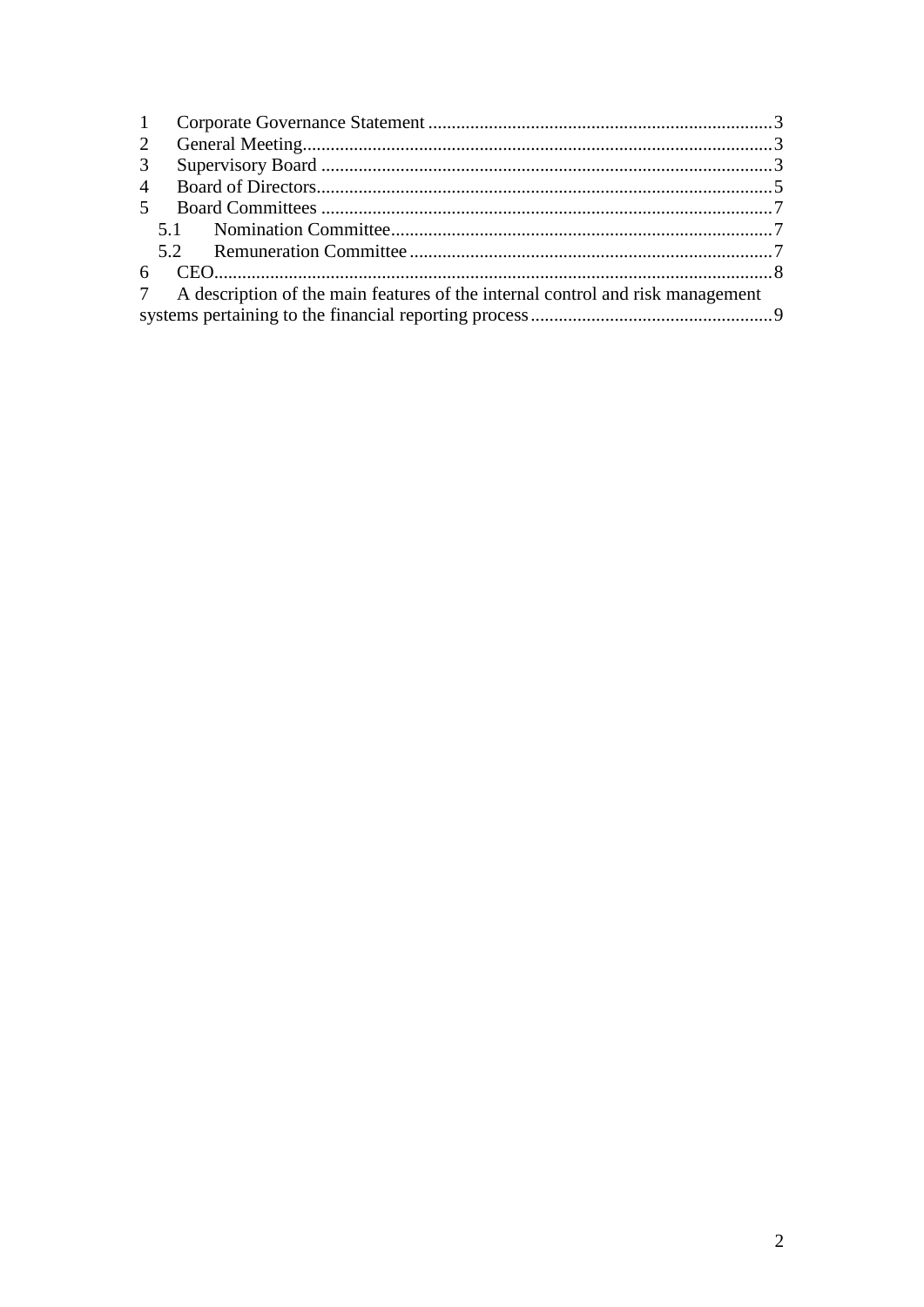### <span id="page-2-0"></span>**1 Corporate Governance Statement**

Atria Plc ('Atria' or 'the company') is a Finnish public company, and the responsibilities and obligations of its governing bodies are determined by Finnish law. The parent company, Atria Plc, and its subsidiaries constitute the international Atria Group. The company is domiciled in Kuopio.

Responsibility for the administration and operations of Atria Group lies with the governing bodies of the parent, Atria Plc. These are the General Meeting, Supervisory Board, Board of Directors and the CEO.

Atria's decision-making and corporate governance are in compliance with the Finnish Companies Act, regulations applied to publicly listed companies, Atria Plc's [Articles](http://www.atria.fi/asp/empty.asp?P=1114&VID=default&SID=239806568096675&S=0&C=20721)  [of Association,](http://www.atria.fi/asp/empty.asp?P=1114&VID=default&SID=239806568096675&S=0&C=20721) the rules of procedure for Atria's Board of Directors and committees, and NASDAQ OMX Helsinki Ltd's rules and guidelines. Atria follows the Finnish Corporate Governance Code. The full Corporate Governance Code may be viewed at [www.cgfinland.fi.](http://www.cgfinland.fi/) In accordance with the Comply or Explain principle, the company departs from the recommendations of the Code as follows:

- The company has a Supervisory Board.
- As an exception to recommendation 8, Atria's Supervisory Board elects the Board of Directors in accordance with the Articles of Association.
- As an exception to recommendation 10, the term of a Board member is three (3) years in accordance with Atria's Articles of Association.

Atria Plc has prepared the corporate governance statement in accordance with the recommendation of the Finnish Corporate Governance Code. The statement has been prepared as a report separate from the annual report. Atria Plc's Board of Directors has reviewed this statement.

Additional information on Atria's administration can be found on the company's website at [www.atriagroup.com](http://www.atriagroup.com/) and in the Annual Report. Additionally, major risks and uncertainties that the Board of Directors is aware of can be found on the website and in the report by the Board of Directors.

## <span id="page-2-1"></span>**2 General Meeting**

The General Meeting is Atria Plc's highest decision-making body. At the General Meeting, shareholders decide on the approval of the financial statements and the use of the profit shown on the balance sheet; discharging of the members of the Board of Directors and of the Supervisory Board, as well as the CEO, from liability; the number of members of the Supervisory Board, and their election and remuneration; and the election of one or more auditors and the fees for auditing.

## <span id="page-2-2"></span>**3 Supervisory Board**

In accordance with Atria Plc's Articles of Association, the company has a Supervisory Board elected by the General Meeting. The Supervisory Board consists of a minimum of 18 and a maximum of 21 members, who are elected for terms of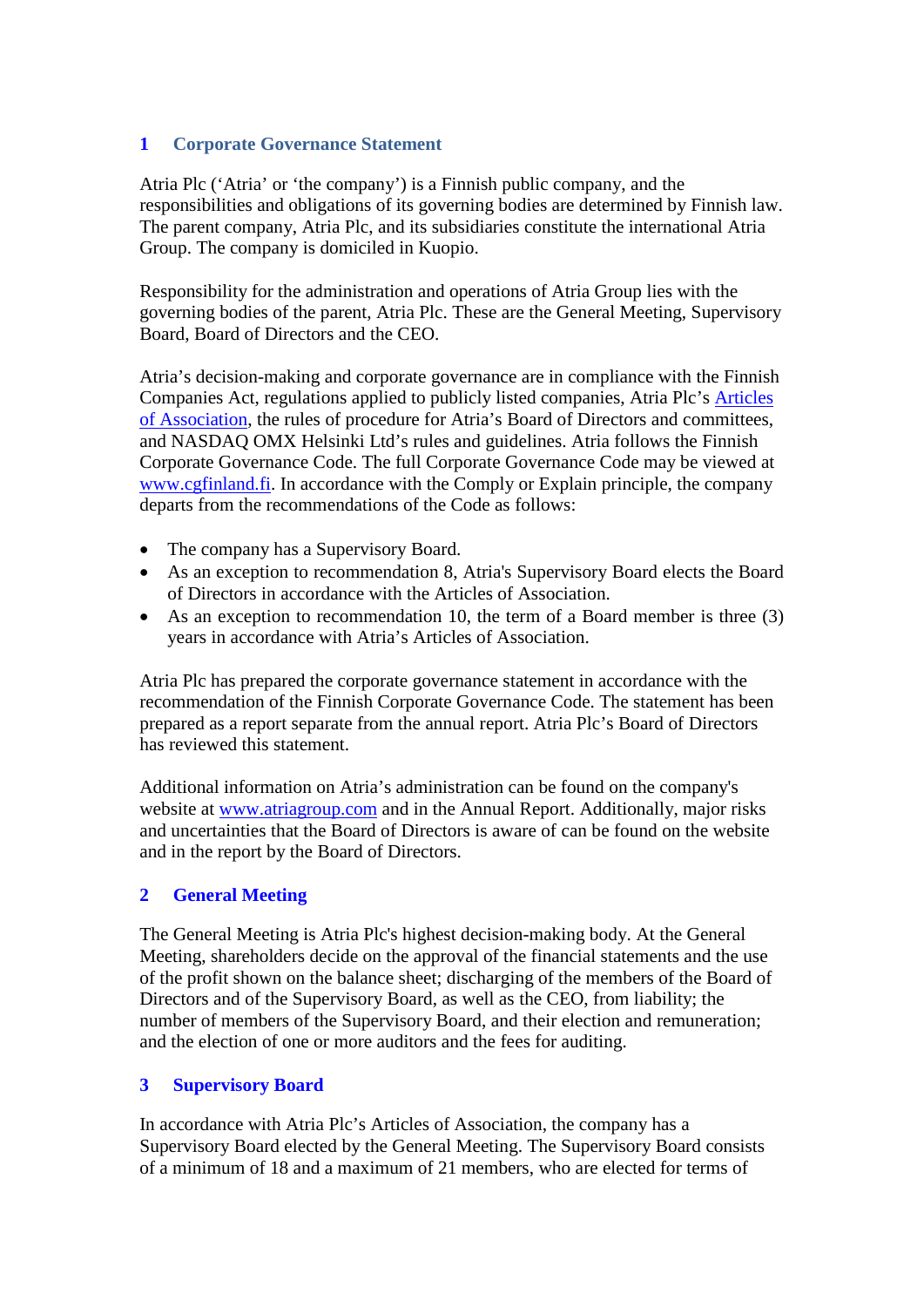three years. The Supervisory Board meets three times a year on average. Shareholders of the company representing more than 50% of the votes have expressed their contentment with the current model based on the Supervisory Board because it brings a far-reaching perspective on the company's operations and decision-making.

The duties of the Supervisory Board are specified in the Finnish Companies Act and Atria Plc's Articles of Association. The key duties of the Supervisory Board are to:

- Supervise the administration of the company by the Board of Directors and the CEO.
- Elect the members of the Board of Directors as well as decide which of the members shall act as the Chairman and Deputy Chairman of the Board of Directors, and decide on their remuneration.
- Issue instructions to the Board of Directors on matters that are of far-reaching consequence or important in principle.
- Submit its statement on the financial statements and auditors' report to the Annual General Meeting.

In 2011, the members of Atria Plc's Supervisory Board were the following:

Chairman of the Supervisory Board:

1 Ari Pirkola born 1959, Farmer, member since 2008

Vice Chairman of the Supervisory Board:

| 2 Seppo Paavola | born 1962, Farmer, member since 2006 |
|-----------------|--------------------------------------|
| Members:        |                                      |

| 3 Juha-Matti Alaranta | born 1965, Farmer, member since 2000               |
|-----------------------|----------------------------------------------------|
| 4 Juho Anttikoski     | born 1970, Farmer, member since 2009               |
| 5 Mika Asunmaa        | born 1970, Farmer, member since 2005               |
| 6 Lassi-Antti Haarala | born 1966, Agrologist, Farmer, member since 2002   |
| 7 Juhani Herrala      | born 1959, Farmer, member since 2002               |
| 8 Henrik Holm         | born 1966, Farmer, member since 2002               |
| 9 Veli Hyttinen       | born 1973, Agrologist, Farmer, member since 2010   |
| 10 Pasi Ingalsuo      | born 1966, Agrologist, Farmer, member since 2004   |
| 11 Juha Kiviniemi     | born 1972, MSc (Agric.), Farmer, member since 2010 |
| 12 Teuvo Mutanen      | born 1965, Provincial Secretary, Agricultural      |
|                       | Entrepreneur, member since 2007                    |
| 13 Mika Niku          | born 1970, Farmer, member since 2009               |
| 14 Heikki Panula      | born 1955, MSc (Agric.), Farmer, member since 2005 |
| 15 Pekka Parikka      | born 1951, Farmer, member since 2008               |
| 16 Juha Partanen      | born 1962, Farmer, member since 2011               |
| 17 Juho Tervonen      | born 1950, Farmer, member since 2001               |
| 18 Tomi Toivanen      | born 1954, Farmer, member since 2009               |
| 19 Timo Tuhkasaari    | born 1965, Farmer, member since 2002.              |

All members of Atria Plc's Supervisory Board are members of the administrative bodies of the company's principal owners Lihakunta, Itikka Co-operative and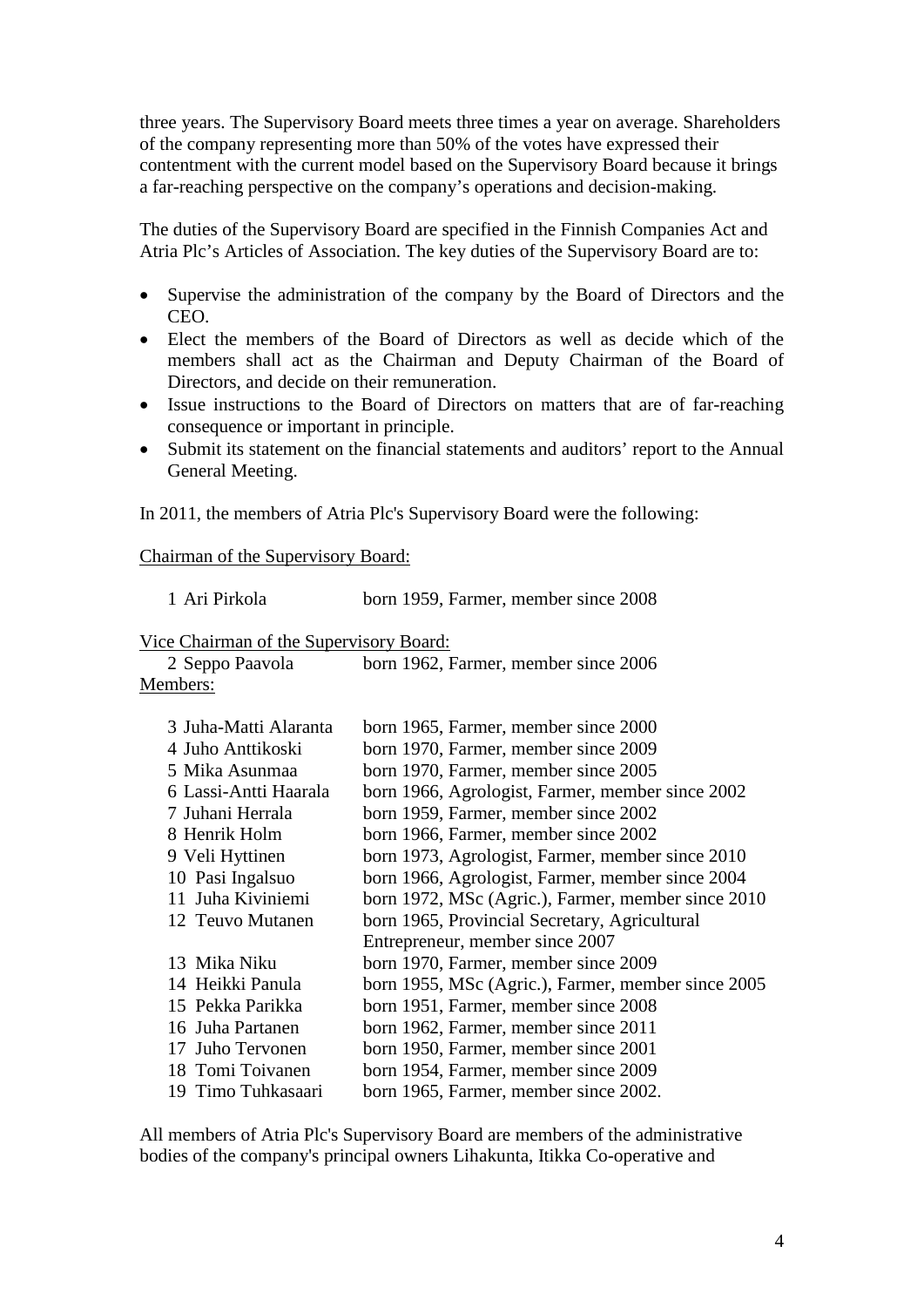Pohjanmaan Liha Co-operative. All members of the Supervisory Board are independent of the company and dependent on the company's principal owners.

In 2011, Atria Plc's Supervisory Board met three (3) times, and the average attendance percentage of the members was 96.4.

# <span id="page-4-0"></span>**4 Board of Directors**

In accordance with the Articles of Association, the Atria Board of Directors has a minimum of five and a maximum of seven members. As an exception to recommendation 8 and in line with the Articles of Association, the Supervisory Board elects the members of the Board of Directors and decides which of the members shall act as the Chairman and Vice Chairman of the Board of Directors and decides on their remuneration. Shareholders of the company representing more than 50% of the votes have expressed their satisfaction with the current practice, complying with the Articles of Association, whereby the members of the Board of Directors are appointed by the Supervisory Board.

The term of office of a member of Atria's Board of Directors differs from the term of one year specified in recommendation 10. As per the Articles of Association, the term of a member of the Board of Directors is three (3) years. Shareholders representing more than 50% of the votes have stated that the term of three years is appropriate for the long-term development of the company and have not seen the need to shorten the term from that specified in the Articles of Association.

## *Duties of the Board of Directors*

Atria's Board of Directors shall ensure the appropriate organisation of the company's administration, operations, accounting and supervision of asset management. To this end, the Board of Directors has adopted written rules of procedure concerning the duties of the Board, the matters to be dealt with, meeting practices and the decisionmaking procedure. According to these rules, the Board of Directors discusses and decides on significant matters related to the company's strategy, investments, organisation and financing. The rules of procedure lay down the following key duties for the Board of Directors:

- Approve the strategic goals and guidelines for the Group and its business units
- Approve the budgets and business plans for the Group and business units
- Decide on the investment plan for each calendar year and approve major investments (i.e., investments exceeding one million euros)
- Approve major M&A and restructuring operations
- Approve the Group's operating principles for important elements of management and supervision
- Discuss and adopt interim reports and financial statements
- Prepare the items to be dealt with at General Meetings and ensure that decisions are implemented
- Approve the audit plan for internal auditing
- Appoint the CEO and decide on his or her remuneration and other benefits
- At the CEO's proposal, approve the hiring of his or her direct subordinates and the principal terms of their employment contracts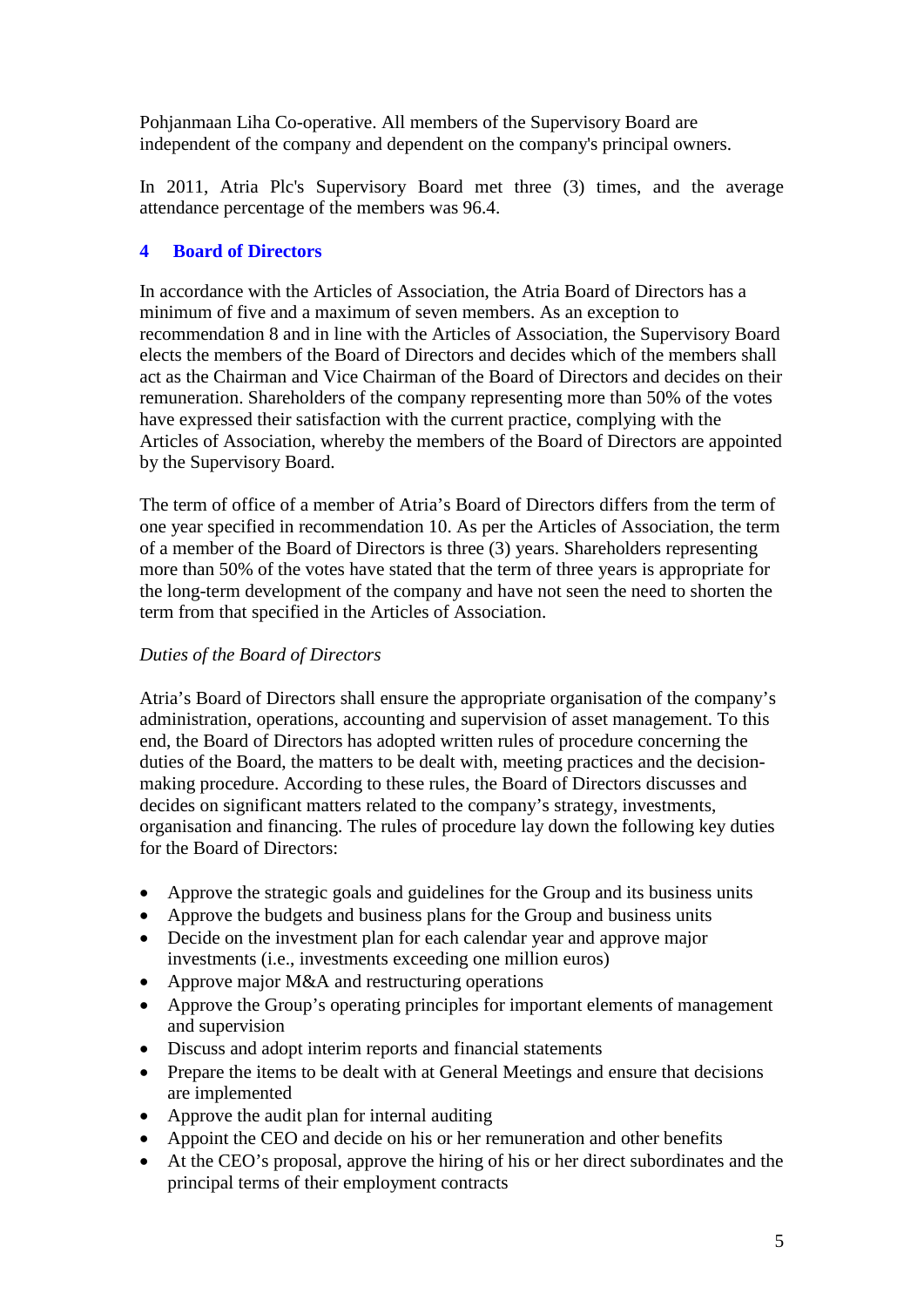- Approve the organisational structure and the key principles of incentive schemes
- Monitor and evaluate the CEO's performance
- Decide on other matters that are important in view of the size of the Group and that are not part of day-to-day operations, such as considerable expansion or contraction of business or other material changes in operations, and the sale and pledging of fixed assets
- Decide on other matters which, under the Finnish Companies Act, fall within the remit of the Board of Directors
- Perform the Audit Committee's duties referred to in recommendation 27 of the Corporate Governance Code.

The Board of Directors evaluates its operation and working methods regularly through self-evaluation once a year.

Additional information on the Board of Directors and its committees as well as on remuneration principles can be found on the company's website [www.atriagroup.com](http://www.atriagroup.com/) and in the Annual Report.

*Composition of the Board of Directors in 2011*

In 2011, the members of Atria Plc's Board of Directors were the following:

| Martti Selin     | Chairman, born 1946, Farmer, meat producer                        |  |  |  |  |
|------------------|-------------------------------------------------------------------|--|--|--|--|
|                  | independent of the company and dependent on major                 |  |  |  |  |
|                  | shareholders                                                      |  |  |  |  |
| Timo Komulainen  | Vice Chairman, born 1953, Agrologist, Farmer                      |  |  |  |  |
|                  | independent of the company and dependent on major<br>shareholders |  |  |  |  |
| Tuomo Heikkilä   | Member, born 1948, Farmer                                         |  |  |  |  |
|                  | independent of the company and dependent on major                 |  |  |  |  |
|                  | shareholders                                                      |  |  |  |  |
| Esa Kaarto       | Member, born 1959, MSc (Agric.), Farmer                           |  |  |  |  |
|                  | independent of the company and dependent on major<br>shareholders |  |  |  |  |
| Maisa Romanainen | Member, born 1967, M.Sc. (Econ.), Department Store Group          |  |  |  |  |
|                  | Manager of Stockmann plc, Executive Vice President                |  |  |  |  |
|                  | Stockmann Group                                                   |  |  |  |  |
|                  | independent of the company and of major shareholders              |  |  |  |  |
| Harri Sivula     | Member, born 1962, M.Sc. (Admin.), President and CEO,             |  |  |  |  |
|                  | <b>Restel Group</b>                                               |  |  |  |  |
|                  |                                                                   |  |  |  |  |
|                  | independent of the company and of major shareholders              |  |  |  |  |
| Matti Tikkakoski | Member up to 4 March 2011, born 1953, M.Sc. (Econ.),              |  |  |  |  |
|                  | dependent on the company and independent of major<br>shareholders |  |  |  |  |

The majority of the members of the company's Board of Directors are independent of the company. Harri Sivula and Maisa Romanainen are independent of the company and the principal owners, Matti Tikkakoski was the company's President and CEO up to 4 March 2011 and Martti Selin, Timo Komulainen, Tuomo Heikkilä and Esa Kaarto are members of the administrative bodies of the company's principal owners –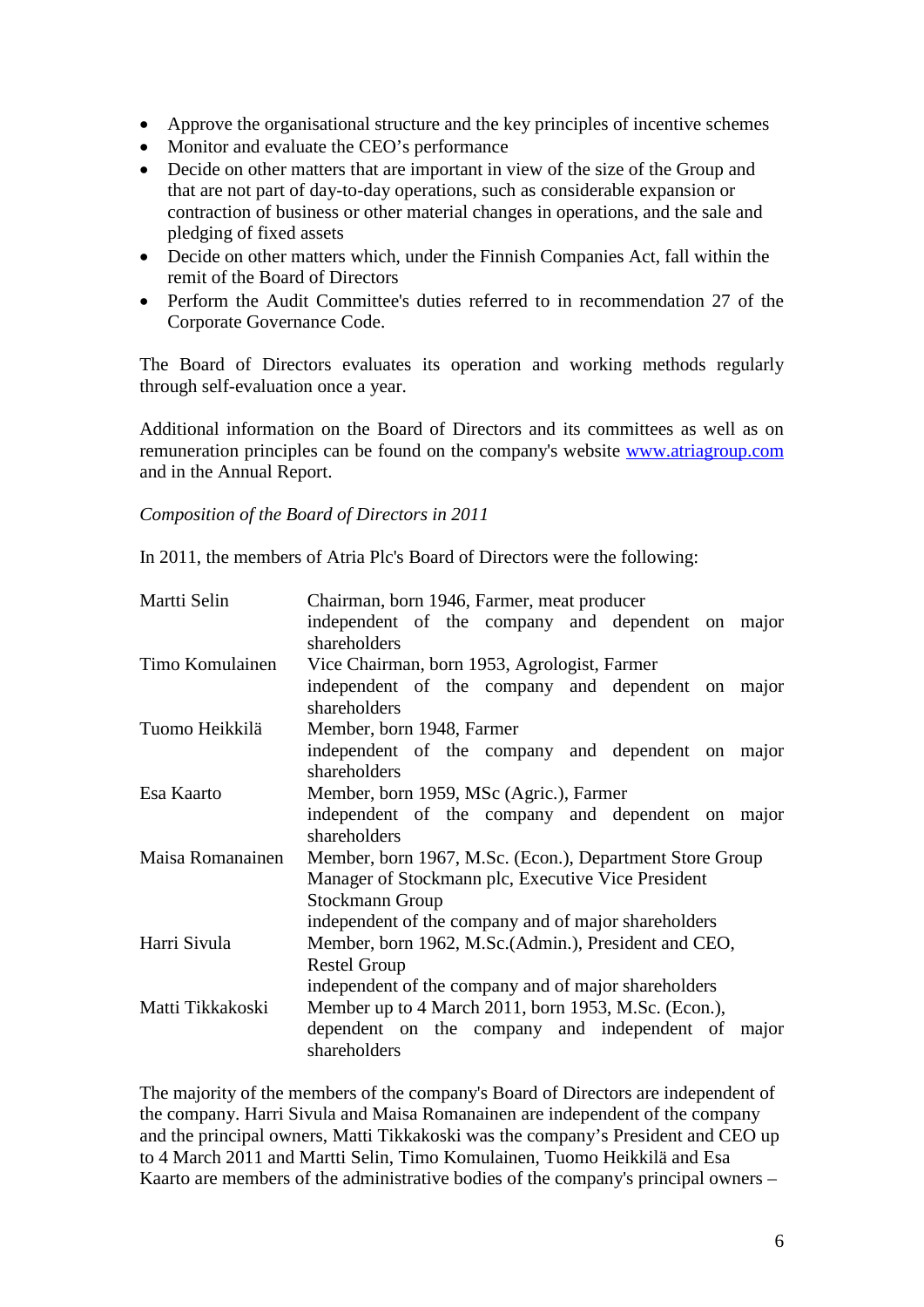Lihakunta and Itikka Co-operative. In 2011, Atria Plc's Board of Directors met 19 times. The average meeting attendance percentage of the Board of Directors was 95,8.

# <span id="page-6-0"></span>**5 Board Committees**

The Board of Directors may set up committees to handle duties designated by the Board. The Board shall approve the rules of procedure for the committees. The committees of the Board of Directors are the Nomination Committee and the Remuneration Committee, whose members are elected by the Board from amongst its members according to the rules of procedure of the committee. The committees have no autonomous decision-making power. Decisions are made by the Board of Directors based on the committees' preparations. The committees shall report on their work to the Board of Directors, which also supervises the operations of the committees.

# <span id="page-6-1"></span>**5.1 Nomination Committee**

The Nomination Committee consists of the Chairman of the Board of Directors and two members of the Board of Directors elected by the Board itself. In accordance with recommendation 29 of the Corporate Governance Code, the company's CEO or the members of the Board of Directors who belong to the company's other management shall not be elected as members of the Nomination Committee.

According to the rules of procedure, the duties of the Nomination Committee are as follows:

- prepares a proposal to be made to the Supervisory Board regarding new members of the Board of Directors
- prepares all matters related to the fees and bonuses to be paid to the members of the Board of Directors
- looks for candidates to fill vacant seats in the Board of Directors
- makes a proposal to the Supervisory Board regarding new members of the Board of Directors
- makes the preparations for the nomination of the CEO and Vice President
- makes the preparations for the mapping of the successors to the CEO and Vice President
- performs other duties separately assigned to the Nomination Committee by the Board of Directors.

In 2011, the Chairman of the Nomination Committee was Martti Selin and the other members were Maisa Romanainen and Timo Komulainen. All members of the Nomination Committee are independent of the company. Maisa Romanainen is also independent of the principal owners. The Committee met one (1) time in 2011. All members of the Committee attended the meeting.

# <span id="page-6-2"></span>**5.2 Remuneration Committee**

The Remuneration Committee consists of the Chairman, Vice Chairman and one member of the Board of Directors elected by the Board itself. In accordance with recommendation 32 of the Corporate Governance Code, the President and CEO or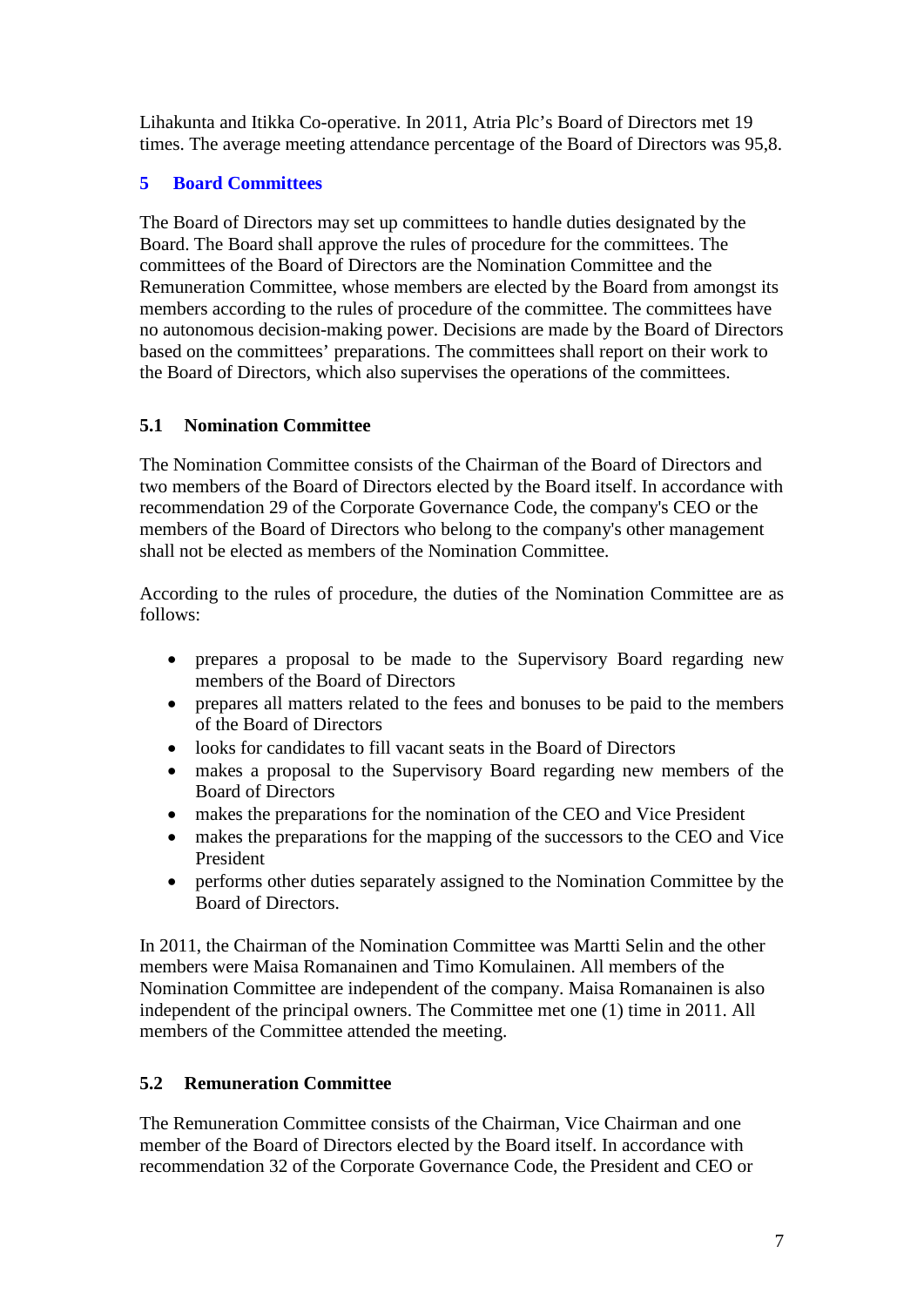people belonging to the company's other management shall not be elected as members of the Remuneration Committee.

The aim of the Remuneration Committee is to ensure the objectivity of decisionmaking, enhance the achievement of the company's goals through bonus schemes, increase the company's value and ensure that bonus schemes are transparent and systematic. The aim of the Remuneration Committee is also to ensure that the merit pay systems are connected with the company's strategy and the results obtained.

According to the rules of procedure, the duties of the Remuneration Committee are as follows:

- prepares the terms of employment of the CEO and Vice President and brings them before the Board of Directors
- prepares the remuneration, fees and other employment benefits of the directors that report to the CEO and brings them before the Board of Directors
- prepares the forms and criteria of the bonus and incentive schemes of top management and brings them before the Board of Directors
- prepares the content and group assignments of the pension programmes of the company's management and brings them before the Board of Directors
- submits its statement on the bonus arrangements for the whole personnel before their approval and assesses their functionality and the achievement of the goals of the systems
- if required, discusses possible interpretation problems related to the application of the approved bonus schemes and recommends a solution
- if required, reviews information to be published in the financial statements and, where applicable, in other bonus-related documents
- performs other duties separately assigned to it by the Board of Directors.

In 2011, the Chairman of the Remuneration Committee was Martti Selin and the other members were Timo Komulainen and Harri Sivula. All members of the Remuneration Committee are independent of the company. Harri Sivula is also independent of the principal owners. The Remuneration Committee met five (5) times in 2011. All members of the Committee attended all meetings.

## <span id="page-7-0"></span>**6 CEO**

The company has a CEO. in charge of managing the company's operations in accordance with the instructions and orders issued by the Board of Directors, as well as informing the Board of Directors of the development of the company's operations and financial performance. The CEO also sees to the organisation of the company's day-to-day administration and ensures reliable asset management. The CEO is appointed by the Board of Directors, which decides on the terms of his or her employment.

Juha Gröhn has taken over as CEO and President of the company after Matti Tikkakoski left his position as CEO as of 4 March 2011. Juha Gröhn was born in 1963 and holds a M.Sc. (Food Science) degree. Additional information on the CEO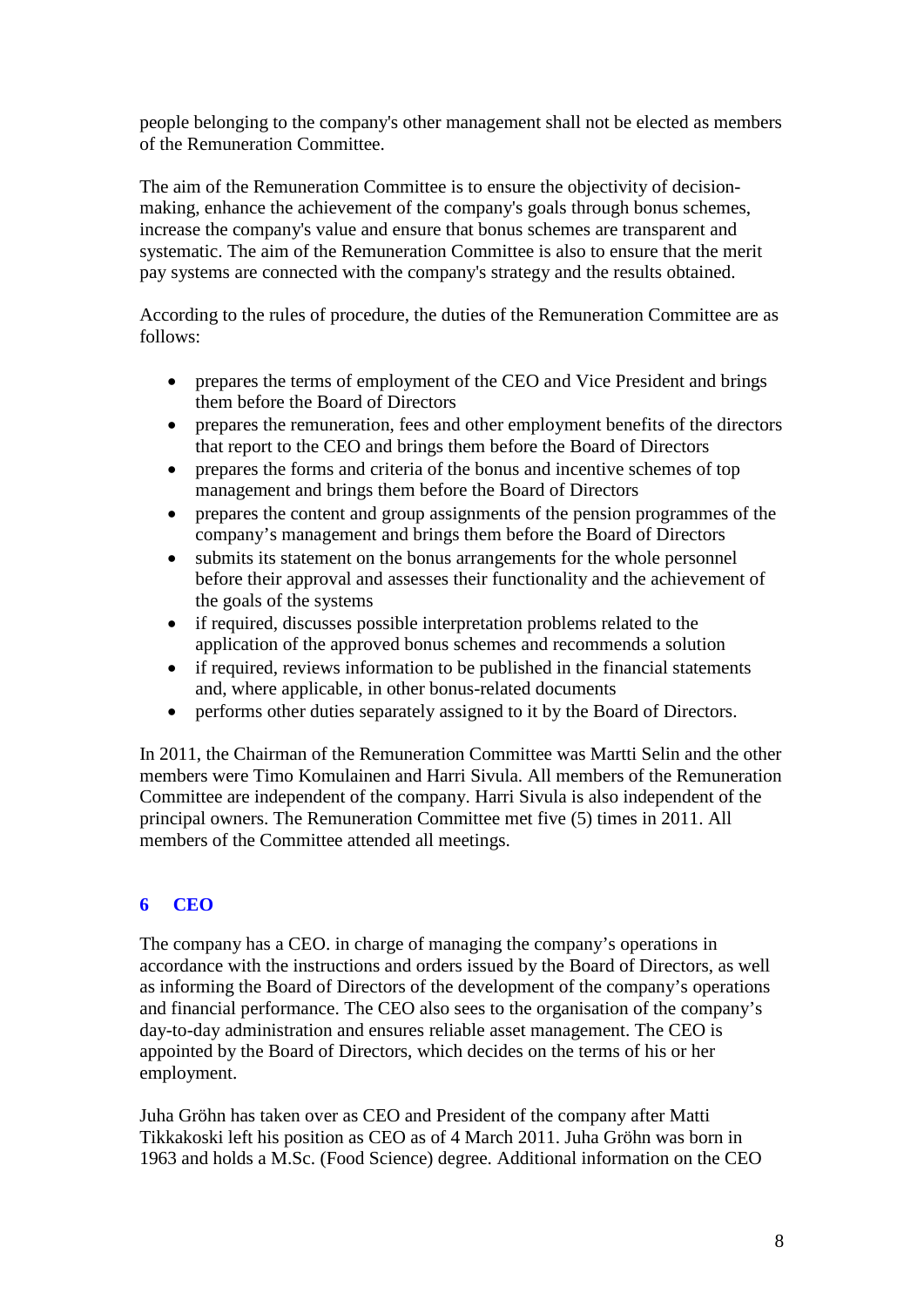and the principles of his remuneration can be found on the company's website [www.atriagroup.com](http://www.atriagroup.com/) and in the Annual Report.

# <span id="page-8-0"></span>**7 A description of the main features of the internal control and risk management systems pertaining to the financial reporting process**

Atria's internal control includes comprehensive risk management and independent internal audit. The purpose of internal control is to ensure that Atria's operations are efficient and in line with the company's strategy, all financial and operational reports are reliable, the Group's operations are legal and the company's internal principles and codes of conduct are complied with. The internal control pertaining to the financial reporting process is part of the overall picture of Atria's internal control, which is introduced in more detail in the Annual Report and on the website (add link).

The purpose of the internal control and risk management systems pertaining to financial reporting is to ensure the reliability of financial reporting to a sufficient extent and that the financial statements have been drawn up in accordance with legislation, the International Financial Reporting Standards (IFRS) and other requirements set for listed companies.

#### *Control environment of the financial reporting process*

The Group's operations are divided into four independently accountable business areas, which include Finland, Scandinavia, Russia and the Baltic Countries. The CFOs of the business areas are responsible for the internal control and risk management pertaining to financial reporting of their unit within the framework issued by the Group.

The business areas report figures included in external and management reporting monthly to the Group's financial administration. The Group's reporting is based on a uniform reporting and consolidation system maintained by the Group's financial administration. The information is reported to the Group's financial administration in accordance with a previously drafted schedule, and the figures are reviewed both on the subsidiary and Group level.

The company's interim reports and consolidated financial statements are drawn up centrally in the Group's financial administration in accordance with the IFRS accounting standards. Business areas draw up financial statements complying with the local accounting practice and report the required information to the Group observing the uniform chart of accounts and IFRS accounting standards.

Atria uses the Group's reporting manual, which contains a general outline of the financial reporting process, its key outputs, schedules and detailed reporting guidelines. Principal Group policies and guidelines, such as financing and transfer pricing policies, the cost accounting manual and valuation instruction for biological assets also define the essential accounting principles and reporting procedures used in Atria. The above mentioned policies and guidelines are regularly updated, and all persons concerned are informed internally within the Group of any changes.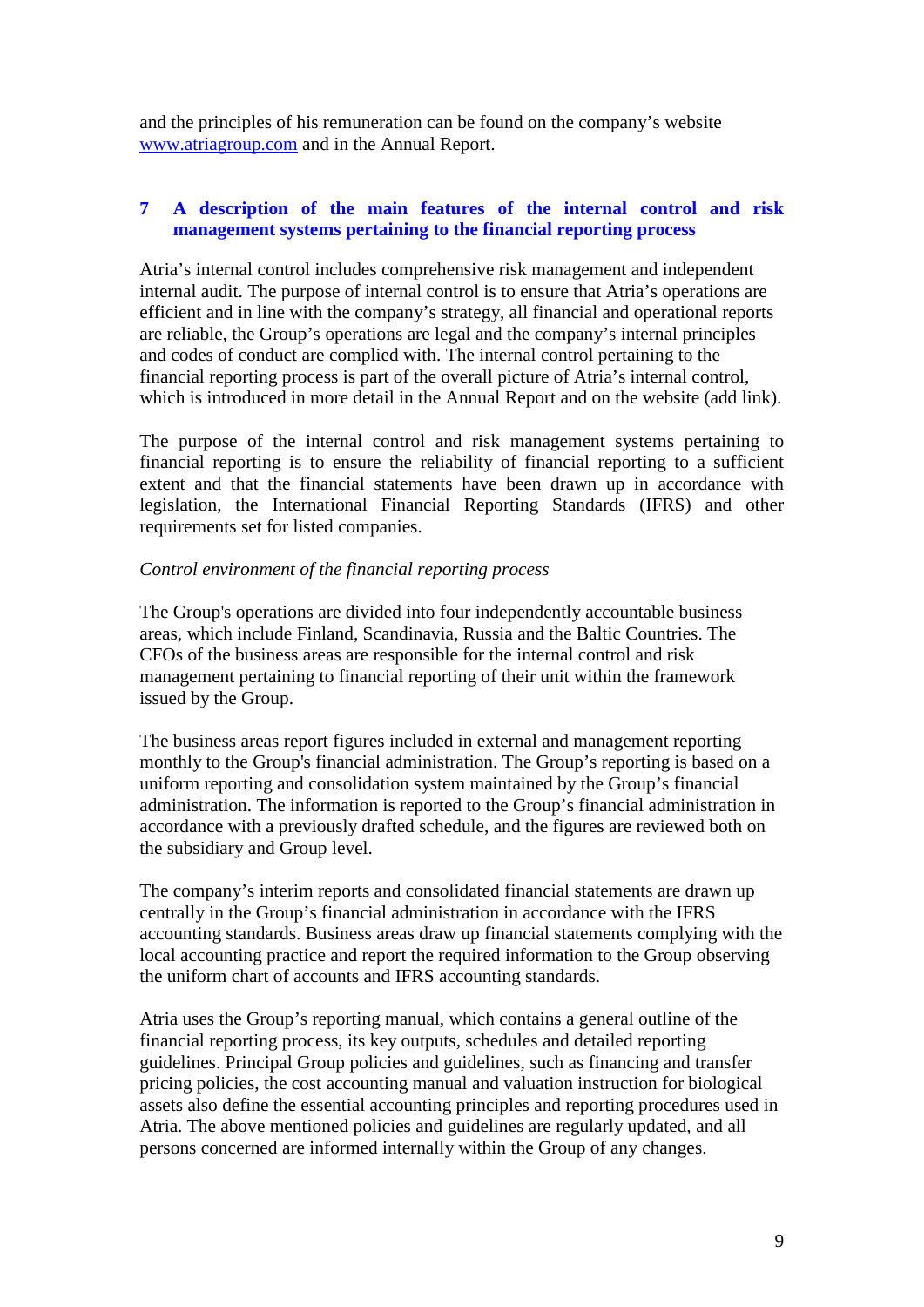#### *Roles and responsibilities*

Atria's Board of Directors ensures that the procedures for internal control and risk management pertaining to the financial reporting process are defined and that the execution of these principles is monitored. The Board of Directors is in charge of the publication of interim reports and monitors the efficiency of the company's internal control, risk management systems and internal audit. The Group's CEO is responsible for the appropriate organisation of the internal control and risk management in Atria. The CEO also ensures the legality of the company's accounting and the reliability of asset management.

The CFO is responsible for developing the internal control pertaining to financial reporting, risk management procedures and reporting together with the Group's financial administration and the financial organisations of the business areas. The Group's financial administration monitors the correctness and timeliness of external reporting as well as compliance with provisions pertaining to reporting and sees to the development needs of financial reporting controls by monitoring the adequacy and efficiency of the said controls.

The CFOs of the business areas ensure that the Group's internal control and risk management procedures are complied with in their areas of responsibility and that the financial information reported by their unit is up-to-date, reliable and complies with local accounting rules.

#### *Risk management, control measures and monitoring*

Atria uses a uniform reporting and consolidation system. The standard format and accurate reporting system promote the reliability and correctness of Atria's financial reporting. Information required for the Group's external and management reporting is saved in the same database using the Group's chart of accounts. The reporting and consolidation system has improved the comparability of different business units and the analysis of the Group's financial reporting information. In conjunction with the implementation of the financial system, the Group's financial administration and internal control prepared monitoring controls in the financial reporting process.

The reporting and supervision of the whole Group and the different business areas are based on budgets and business plans approved by the Board of Directors and on monthly financial reporting. The key indicators monitored in monthly reporting are net sales, EBIT, ROCE, cash flow and relative profitability.

The company's reporting and consolidation system is utilised in ensuring the correctness of the monthly reporting. With this system, the Group's financial administration and the CFOs of the business areas are able to monitor critical errors or deviations. The financial management of a business area monitors the reporting schedule, analyses the reported information, monitors the application of the chart of accounts in the Group's reporting and the consistency of the external and management reporting.

The company's internal audit carries out audits related to, for example, financial operations processes. In its duties, the internal audit evaluates the correctness and